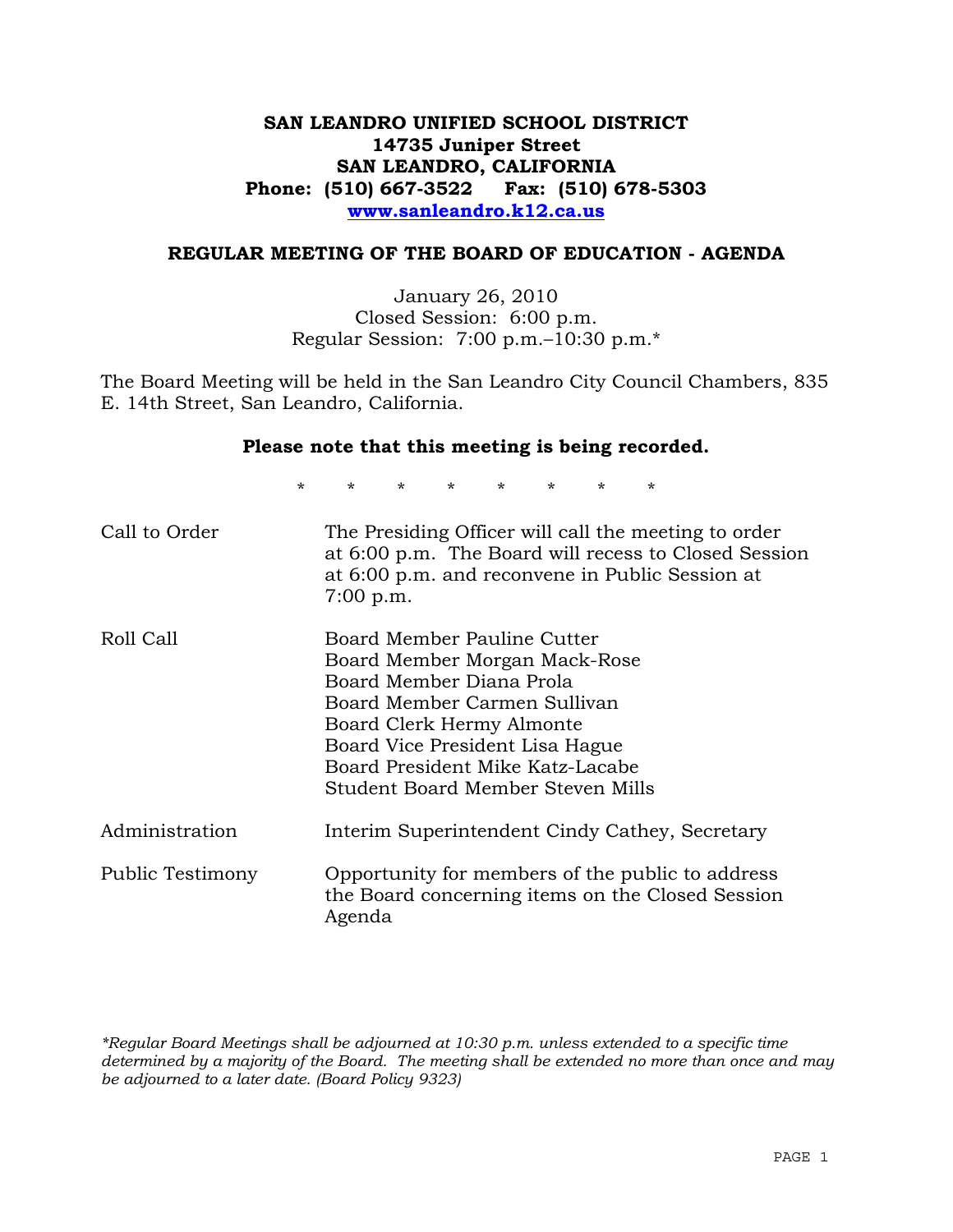Prior to the Public Session, the Board will meet in Closed Session pursuant to Education Code Sections 35146 and 48918(c), and Government Code Sections 54957, 54957.6, 54956.9(b), 54956.8, 54956.9, and 54956.

- a) Student Expulsions
- b) Public Employee Performance Evaluation, Title: Interim Superintendent
- c) Public Employee Discipline/Dismissal/Release/Hiring
- d) Conference with Labor Negotiator
- e) Conference with Legal Counsel Anticipated Litigation Significant exposure to litigation)
- f) Conference with Real Property Negotiator Property(ies)
- g) Conference with Legal Counsel Existing Litigation
- h) Tort Claim

| Report Closed<br>Session Action | Motion __________ Second __________ Vote ________ |                                                                                                                                                                                                                                                                                                                                                                                                                                                                                                                                                                                                                                                                                                                                                                                                                                                                                                                                                                                                                        |
|---------------------------------|---------------------------------------------------|------------------------------------------------------------------------------------------------------------------------------------------------------------------------------------------------------------------------------------------------------------------------------------------------------------------------------------------------------------------------------------------------------------------------------------------------------------------------------------------------------------------------------------------------------------------------------------------------------------------------------------------------------------------------------------------------------------------------------------------------------------------------------------------------------------------------------------------------------------------------------------------------------------------------------------------------------------------------------------------------------------------------|
| Pledge of Allegiance            |                                                   |                                                                                                                                                                                                                                                                                                                                                                                                                                                                                                                                                                                                                                                                                                                                                                                                                                                                                                                                                                                                                        |
| Approve Agenda                  | 2010                                              | Approve the Regular Meeting Agenda of January 26,                                                                                                                                                                                                                                                                                                                                                                                                                                                                                                                                                                                                                                                                                                                                                                                                                                                                                                                                                                      |
|                                 | Motion __________ Second __________ Vote ________ |                                                                                                                                                                                                                                                                                                                                                                                                                                                                                                                                                                                                                                                                                                                                                                                                                                                                                                                                                                                                                        |
| Legal Statement                 | 54954.2(a)                                        | Members of the audience who wish to address the<br>Board are asked to complete the yellow card available at<br>the entrance and submit it to the Board's Administrative<br>Assistant. Speakers who have completed the card will be<br>called when the item is reached on the agenda or, for<br>non-agenda items, during the Public Testimony. Cards<br>are to be turned in before the item is reached on the<br>agenda. Please note that this meeting is being recorded.<br>State law prohibits the Board of Education from taking<br>any action on or discussing items that are not on the<br>posted agenda except to A) briefly respond to statements<br>made or questions posed by the public in attendance; B)<br>ask questions for clarification; C) provide a reference to a<br>staff member or other resource for factual information in<br>response to the inquiry; or D) ask a staff member to<br>report back on the matter at the next meeting and/or put<br>it on a future agenda. (Government Code Section |

**7:00-7:10 p.m. REPORT**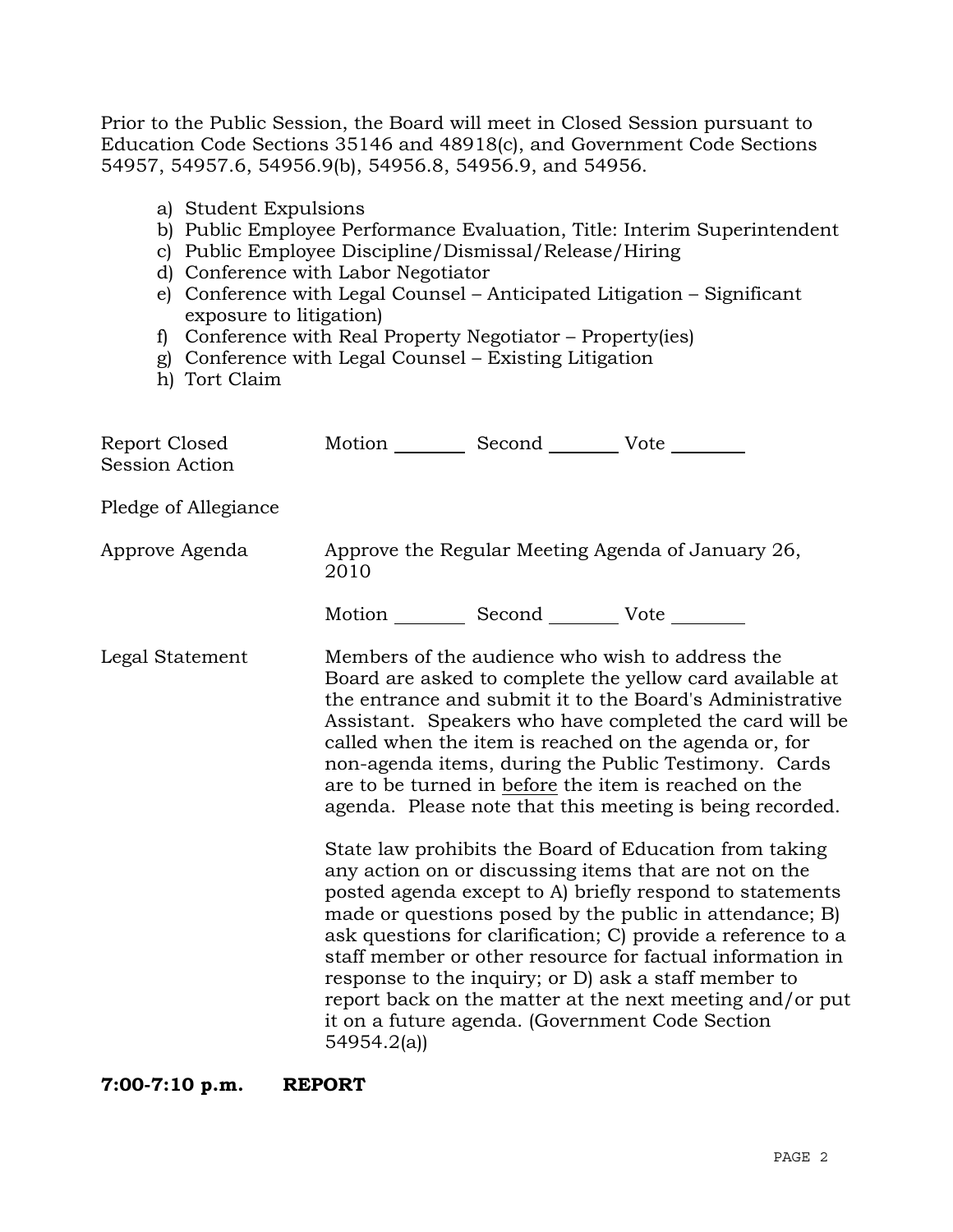Parks & Recreation Commission Report: Juan Manuel Martinez, San Leandro Unified School District Representative

## **PRESENTATION**

**7:10-7:25 p.m.** \* The Assistant Superintendent of Business Services Song Chin-Bendib will give a PowerPoint presentation on the Governor's proposals for the 2010-11 State Budget and K-12 Education. The presentation will include the impact of the Governor's proposed budget on the San Leandro Unified School District. A brief outline of the impact was reported to the Board on January 12, 2010. This presentation will show the impact on the District's Revenue Limit and other relevant information from the proposal.

## **PUBLIC TESTIMONY ON NON-AGENDA ITEMS**

Members of the audience, who wish to address the Board, please complete the yellow card available at the entrance and submit it to the Board's Administrative Assistant. Cards are to be turned in before the item is reached on the agenda.

### **PRESENTATION**

**7:25-7:35 p.m.** \* Perry-Smith LLP will present the audit report related to the District financial statement for the year ended June 30, 2009 (2008-09). The audit report includes the District financial statements, supplemental information, auditor's opinions on the financial statements, federal compliance, and state compliance. In addition, Perry-Smith LLP will share with the Board the performed procedures that were agreed to by San Leandro Unified School District and the independent Citizen's Oversight Committee.

### **7:35-7:40 p.m. ACTION ITEM**

These items are presented for action at this time. Some may have been reviewed at a previous meeting.

### Business Operations

4.1-A Staff Recommendation: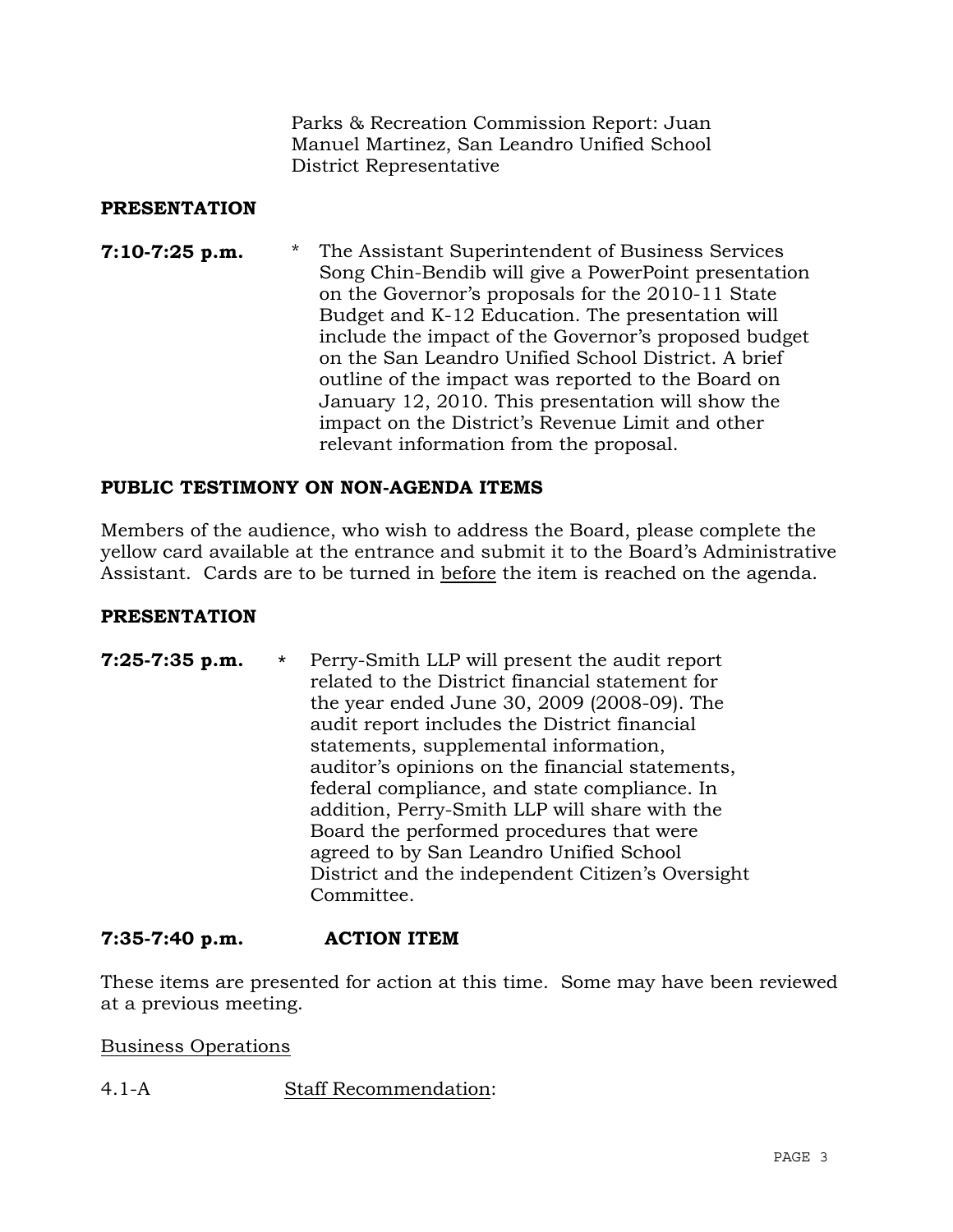2008-2009 Fiscal Year Independent Audit Report

Approve the annual report for the 2008/2009 fiscal year as prepared by the firm of Perry-Smith LLP.

Motion \_\_\_\_\_\_\_\_\_\_\_\_ Second \_\_\_\_\_\_\_\_\_\_\_\_\_\_\_ Vote \_

#### **PRESENTATION**

**7:40-8:00 p.m.** \* Assistant Superintendent of Business Services and the Director of Bond & Measure B Projects will provide a presentation on the following:

- 1) An update on the latest Measure B projects including upcoming projects in the next few months, specifically in summer 2010.
- 2) The working draft on the cost of staffing of primarily the San Leandro High School Fred Korematsu Campus (9th grade campus) The list also includes the cost for other sites such as the Arts Education Center, Library and District Parking Lot. The list delineates onetime versus on-going costs with one-time costs to be paid mostly from the Measure B funds while on-going costs are paid from the Unrestricted General Fund. The cost to be paid out of the Unrestricted General Fund has been incorporated into the 2009-10 First Interim report presented to the Board on December 15, 2009. This is an itemized list and it is still a working document. An original version was shared with the Finance Committee on December 7, 2009, and a more updated version to the Citizen's Oversight Committee on January 20, 2010. The list shows cost estimates and the exact amounts are not known until the purchases are made.

**8:00-8:35 p.m. REPORTS**

 Correspondence Student Board Member Report Union Representative Reports Interim Superintendent's Report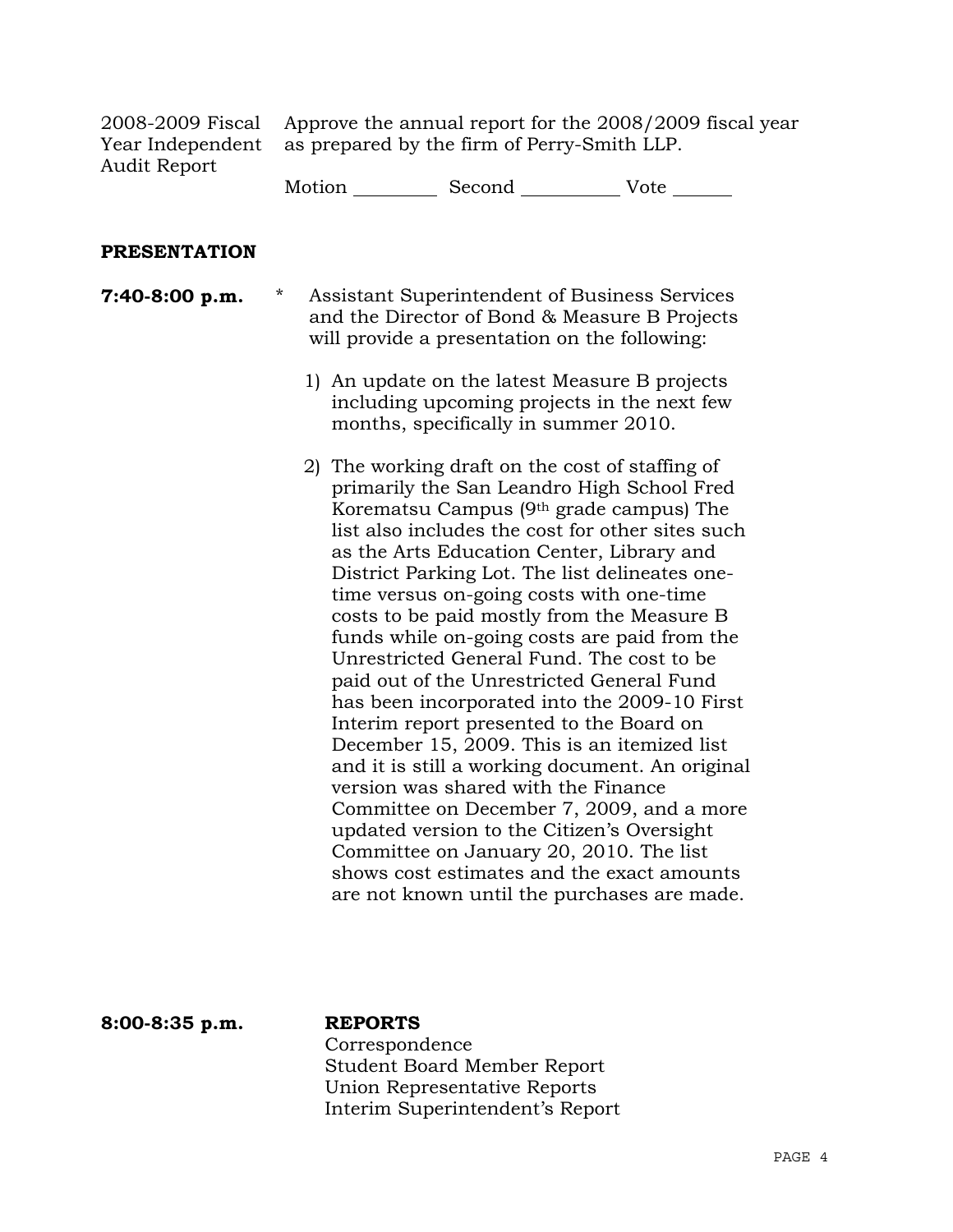## Board Committee Reports

- City/District Liaison
- Facilities/Technology
- Finance

## **8:35-8:40 p.m. CONSENT ITEMS**

These items are considered routine and may be enacted by a single motion. At the request of any member of the Board, any item on the consent agenda shall be removed and given individual consideration for action as a regular agenda item.

### General Services

| $1.1 - C$<br>Approval of Board<br>Minutes - November<br>17, 2009                   | Staff Recommendation:<br>Approve the minutes of the regular Board meeting<br>held on November 17, 2009.                 |  |  |
|------------------------------------------------------------------------------------|-------------------------------------------------------------------------------------------------------------------------|--|--|
|                                                                                    | Motion _________ Second _________ Vote _______                                                                          |  |  |
| $1.2 - C$<br>Approval of Board<br>Minutes - November<br>19, 20009                  | Staff Recommendation:<br>Approve the minutes of the special Board meeting<br>held on November 19, 2009.                 |  |  |
|                                                                                    | Motion _________ Second __________ Vote _______                                                                         |  |  |
| $1.3-C$<br>Resolution #10-05<br><b>Authorizing Certain</b><br>Person to Draw Funds | Staff Recommendation:<br>Adopt Resolution #10-05 authorizing certain<br>persons to draw funds on behalf o the District. |  |  |
|                                                                                    | Motion Second Vote                                                                                                      |  |  |
| Human Resources                                                                    |                                                                                                                         |  |  |
| $2.1-C$<br>Acceptance of<br>Personnel Report                                       | Staff Recommendation:<br>Accept Personnel Report as submitted.<br>Motion _________ Second __________ Vote _______       |  |  |
|                                                                                    |                                                                                                                         |  |  |
| <b>Educational Services</b>                                                        |                                                                                                                         |  |  |
| $3.1-C$<br>Acceptance of<br>Donations                                              | Staff Recommendation:<br>Approve the acceptance of gifts to the District as<br>follows:                                 |  |  |
|                                                                                    | <b>Washington Elementary School</b>                                                                                     |  |  |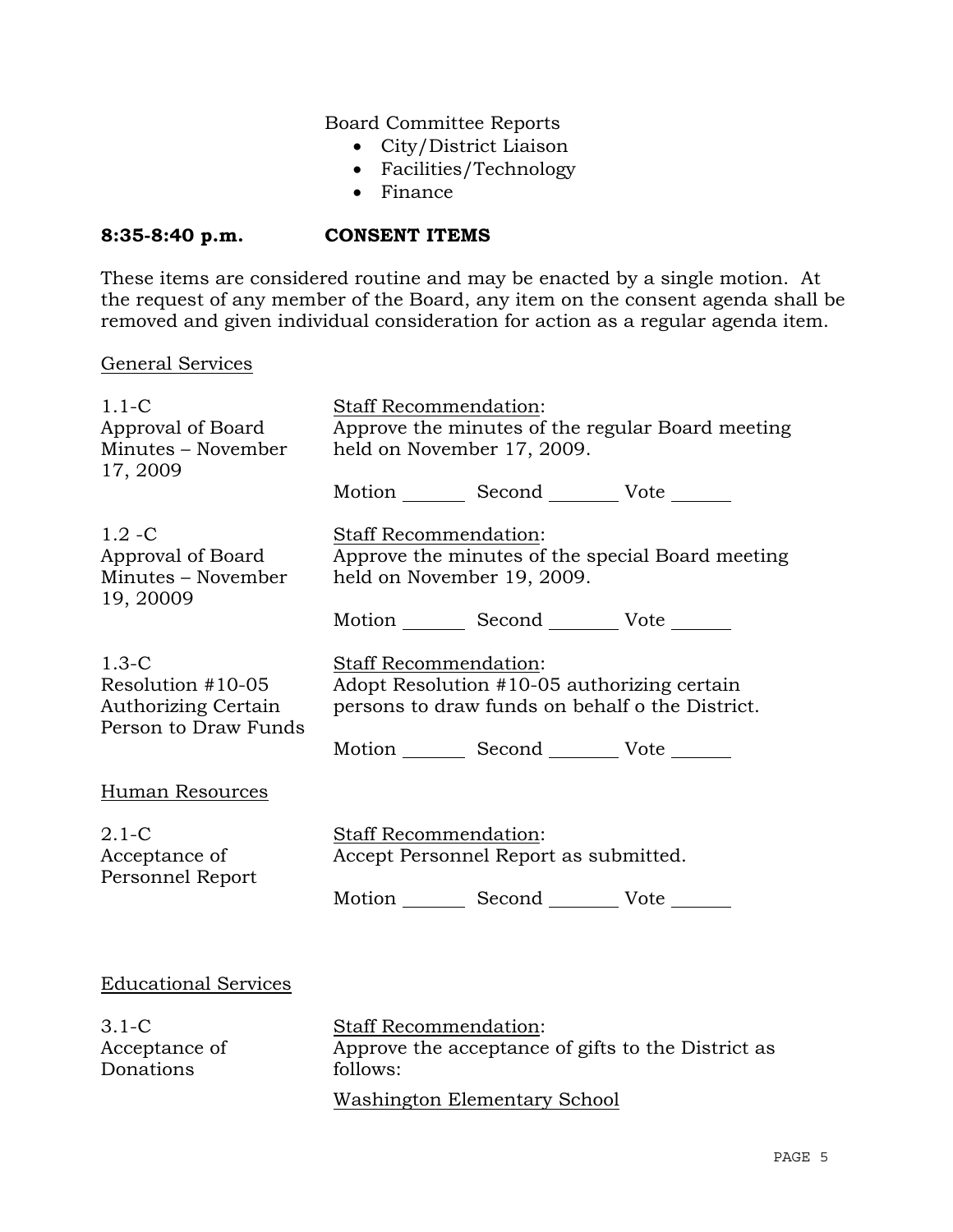|                                                                                                                                                       | \$241.99 from PG&E through their Matching<br>$\bullet$<br>Gift Program<br>\$450 as school's portion from student picture<br>$\bullet$<br>sales from Baird Thompson Photography |                                    |                                                                                                                                                      |  |
|-------------------------------------------------------------------------------------------------------------------------------------------------------|--------------------------------------------------------------------------------------------------------------------------------------------------------------------------------|------------------------------------|------------------------------------------------------------------------------------------------------------------------------------------------------|--|
|                                                                                                                                                       | John Muir Middle School<br>Annaliza Villacarte<br>and Brian Giang                                                                                                              |                                    | • $$10$ for Science Department from Menandro $\&$<br>\$15 for Science Department from Mui Venh Ho<br>\$20 for Science Department from Nancy Kuo      |  |
|                                                                                                                                                       |                                                                                                                                                                                |                                    | Motion _________ Second __________ Vote _______                                                                                                      |  |
| $3.2-C$<br>Recommendation from<br>the Administrative<br>Panel                                                                                         | Staff Recommendation:<br>09/10.                                                                                                                                                | Approve the Administrative Panel's | recommendation for expulsion for student E09-                                                                                                        |  |
|                                                                                                                                                       |                                                                                                                                                                                |                                    | Motion _________ Second _________ Vote _______                                                                                                       |  |
| $3.3-C$<br>Proposed Stipulated<br><b>Expulsion Order</b>                                                                                              | Staff Recommendation:<br>Approve the stipulated expulsion recommendation<br>from the Director of Student Support Services for<br>student E10-09/10.                            |                                    |                                                                                                                                                      |  |
|                                                                                                                                                       |                                                                                                                                                                                |                                    | Motion _________ Second __________ Vote _______                                                                                                      |  |
| $3.4-C$<br>Contract between the<br>San Leandro Unified<br>School District and<br>Performance Fact, Inc.<br>for Program<br><b>Improvement Services</b> | Staff Recommendation:<br>Elementary School.                                                                                                                                    |                                    | Approve the Contract between the San Leandro<br>Unified School District and Performance Fact, Inc.<br>for Program Improvement services for Jefferson |  |
| for Jefferson<br><b>Elementary School</b>                                                                                                             |                                                                                                                                                                                |                                    | Motion _________ Second __________ Vote _______                                                                                                      |  |
| $3.5-C$<br>Memorandum of<br>Understanding (MOU)                                                                                                       | Staff Recommendation:                                                                                                                                                          |                                    | Approve the Memorandum of Understanding<br>(MOU) between the San Leandro Unified School                                                              |  |

between the San

District and Santa Clara County Office of

Leandro Unified School

(MOU) between the San Leandro Unified School District and Santa Clara County Office of Education (SCCOE) to provide SB 472 Holt ELA training to high school English teachers.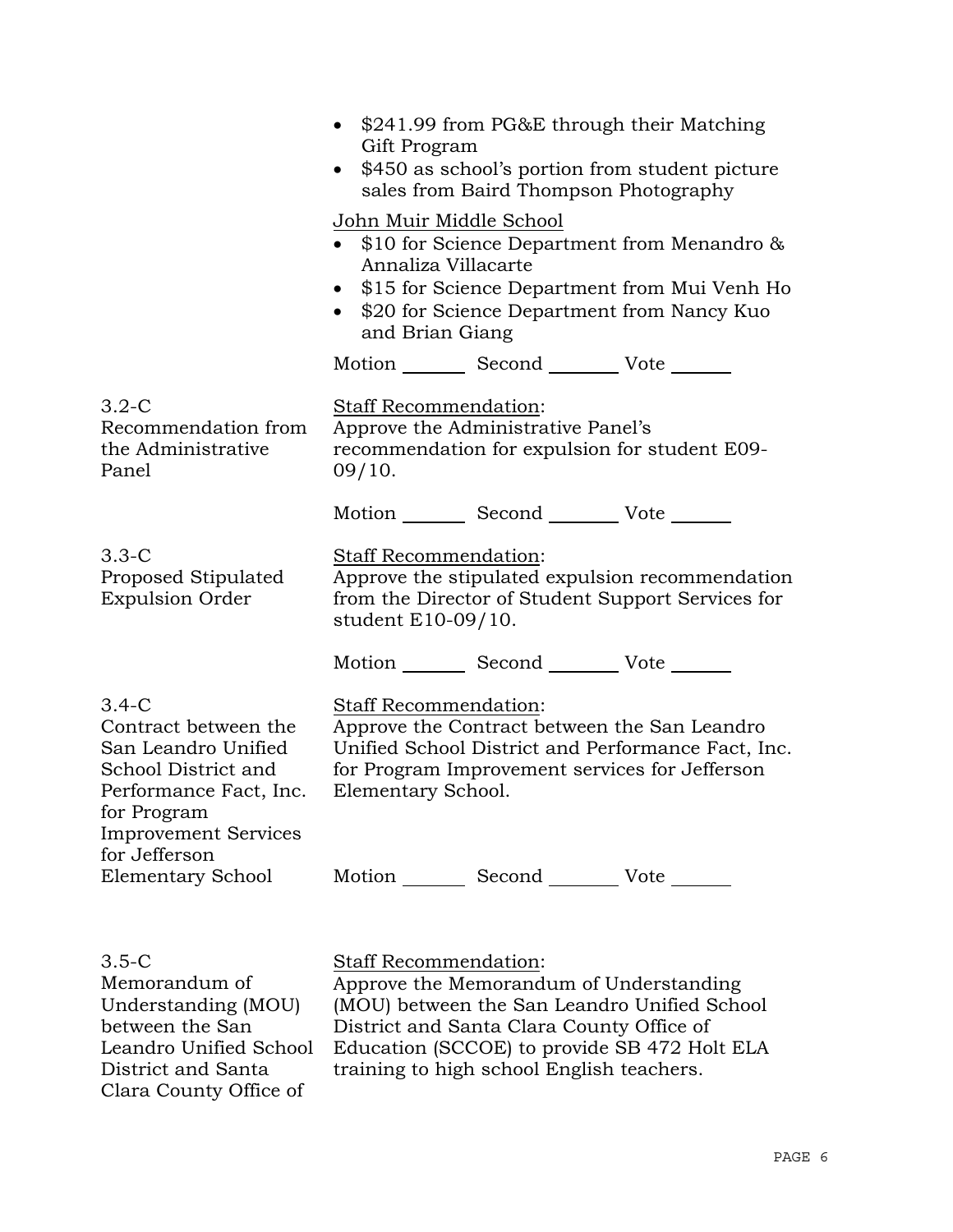| Education (SCCOE) to<br>provide SB 472 Holt<br>ELA Training to High<br>School English<br>Teachers                    |                                                 | Motion Second Vote                              |                                                                                                 |                                                                         |
|----------------------------------------------------------------------------------------------------------------------|-------------------------------------------------|-------------------------------------------------|-------------------------------------------------------------------------------------------------|-------------------------------------------------------------------------|
| $3.6-C$<br>2009-2010<br>Consolidated<br>Application (ConApp)<br>for Funding<br>Categorical Aid<br>Programs (Part II) | Staff Recommendation:<br>(Part II).             | Motion _________ Second __________ Vote _______ | Approve the 2009-2010 Consolidated Application<br>(ConApp) for Funding Categorical Aid Programs | ConApp<br>will be<br>emailed<br>on<br>Monday,<br>January<br>25,<br>2010 |
| <b>Business Operations</b>                                                                                           |                                                 |                                                 |                                                                                                 |                                                                         |
| $4.1-C$<br>Ratification of Payroll                                                                                   | <b>Staff Recommendation:</b><br>\$4,628,153.50. |                                                 | Ratify December 2009 payroll in the amount of                                                   |                                                                         |
|                                                                                                                      |                                                 | Motion Second Vote                              |                                                                                                 |                                                                         |
| $4.2-C$<br>Approval of Bill<br>Warrants                                                                              | Staff Recommendation:                           | the amount of \$6,595,093.64.                   | Approve Bill Warrants #88973064-88977447 in                                                     |                                                                         |
|                                                                                                                      |                                                 | Motion Second Vote                              |                                                                                                 |                                                                         |
| $4.3-C$<br>Intra-Budget Transfers                                                                                    | Staff Recommendation:                           | November and December 2009.                     | Approve the request for Intra-Budget Transfers for                                              |                                                                         |
|                                                                                                                      |                                                 | Motion Second Vote                              |                                                                                                 |                                                                         |
|                                                                                                                      |                                                 |                                                 |                                                                                                 |                                                                         |

| $4.4-C$                   | <b>Staff Recommendation:</b>                 |        |                                                  |
|---------------------------|----------------------------------------------|--------|--------------------------------------------------|
| <b>Contract Agreement</b> |                                              |        | Approve the Contract Agreement with Davis Street |
| with Davis Street         |                                              |        | Community Center for The Child Care Premises at  |
| Community Center for      | Garfield Elementary School for 2009 to 2019. |        |                                                  |
| The Child Care            |                                              |        |                                                  |
| Premises at Garfield      |                                              |        |                                                  |
| Elementary School for     |                                              |        |                                                  |
| 2009 to 2019              | Motion                                       | Second | Vote                                             |
|                           |                                              |        |                                                  |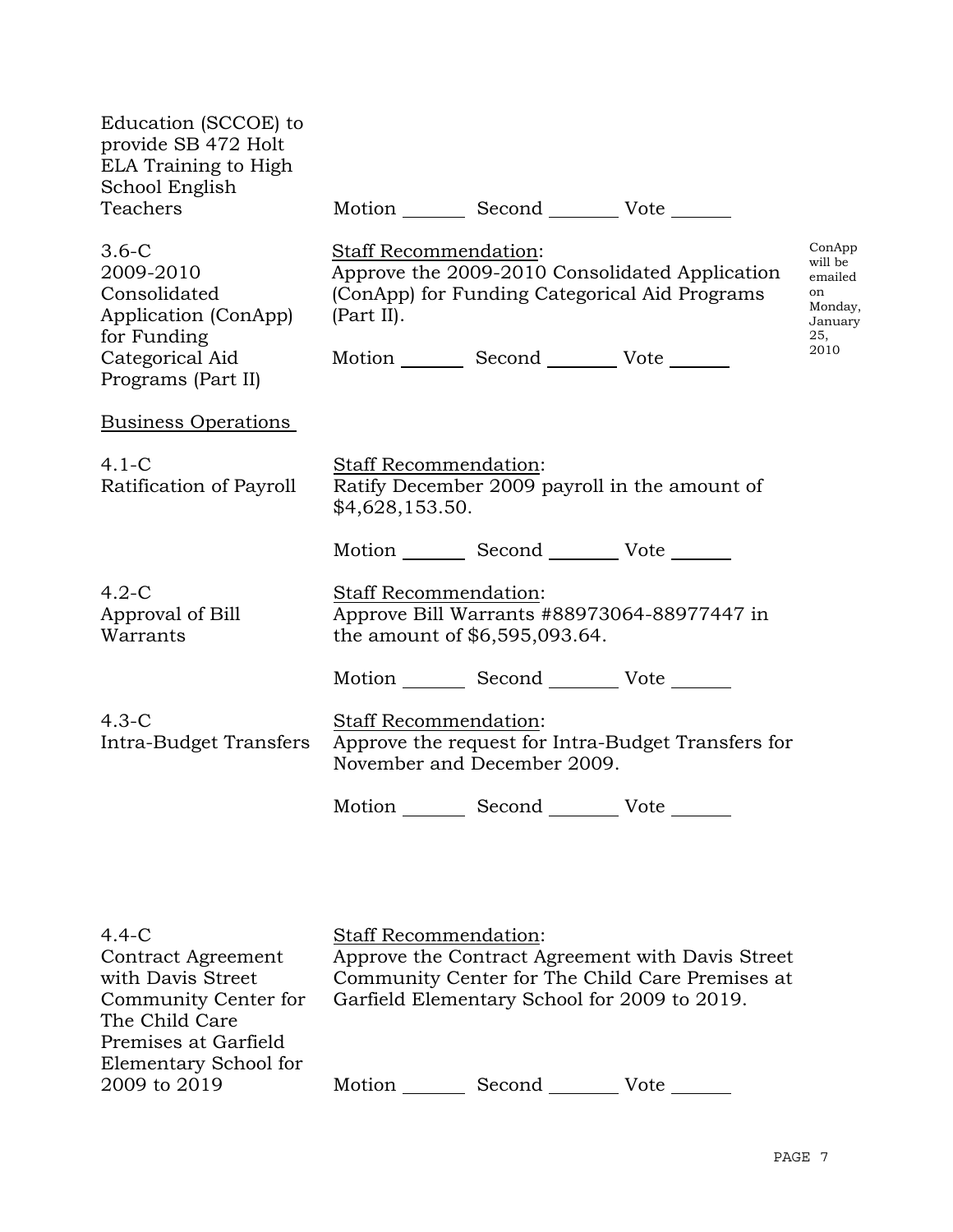| $4.5 - C$<br>Contract Agreement<br>with Davis Street<br>Community Center for<br>The Child Care<br>Premises at Roosevelt<br>Elementary School for | Staff Recommendation:<br>Approve the Contract Agreement with Davis Street<br>Community Center for The Child Care Premises at<br>Roosevelt Elementary School for 2009 to 2019. |  |  |
|--------------------------------------------------------------------------------------------------------------------------------------------------|-------------------------------------------------------------------------------------------------------------------------------------------------------------------------------|--|--|
| 2009 to 2019                                                                                                                                     | Motion _________ Second _________ Vote _______                                                                                                                                |  |  |
| $4.6-C$<br>Contract Agreement<br>with Davis Street<br>Community Center for<br>The Child Care<br>Premises at Jefferson<br>Elementary School for   | Staff Recommendation:<br>Approve the Contract Agreement with Davis Street<br>Community Center for The Child Care Premises at<br>Jefferson Elementary School for 2009 to 2019. |  |  |
| 2009 to 2019                                                                                                                                     | Motion _________ Second __________ Vote _______                                                                                                                               |  |  |
| $4.7 - C$<br>Resolution #10-07<br>Refinance Existing<br>Certificate of<br>Participation with a                                                   | <b>Staff Recommendation:</b><br>Adopt Resolution #10-07 refinance existing<br>Certificate of Participation with a fixed rate lease<br>with Capital One.                       |  |  |
| Fixed Rate Lease with<br>Capital One                                                                                                             | Motion Second Vote                                                                                                                                                            |  |  |
| $4.8-C$<br>Resolution #10-06 to<br>Declare Certain<br><b>Equipment Surplus</b><br>and/or Obsolete.                                               | Staff Recommendation:<br>Adopt Resolution #10-06 to declare certain<br>equipment surplus and/or obsolete due to the age<br>and condition of the designated equipment.         |  |  |
|                                                                                                                                                  | Motion _________ Second __________ Vote ______                                                                                                                                |  |  |
|                                                                                                                                                  |                                                                                                                                                                               |  |  |
| $4.9-C$<br>Upgrade Escape Online<br>5 by Purchasing Ten<br>Computers (without)<br>monitors) and Two                                              | Staff Recommendation:<br>Approve to upgrade Escape Online 5 by<br>purchasing ten computers (without monitors) and<br>two laptops.                                             |  |  |
| Laptops                                                                                                                                          | Motion Second Vote                                                                                                                                                            |  |  |
| Facilities and Construction                                                                                                                      |                                                                                                                                                                               |  |  |
| $5.1 - C$<br>Sequoia Pacific                                                                                                                     | Staff Recommendation:<br>Approve the Sequoia Pacific Builders, Inc.                                                                                                           |  |  |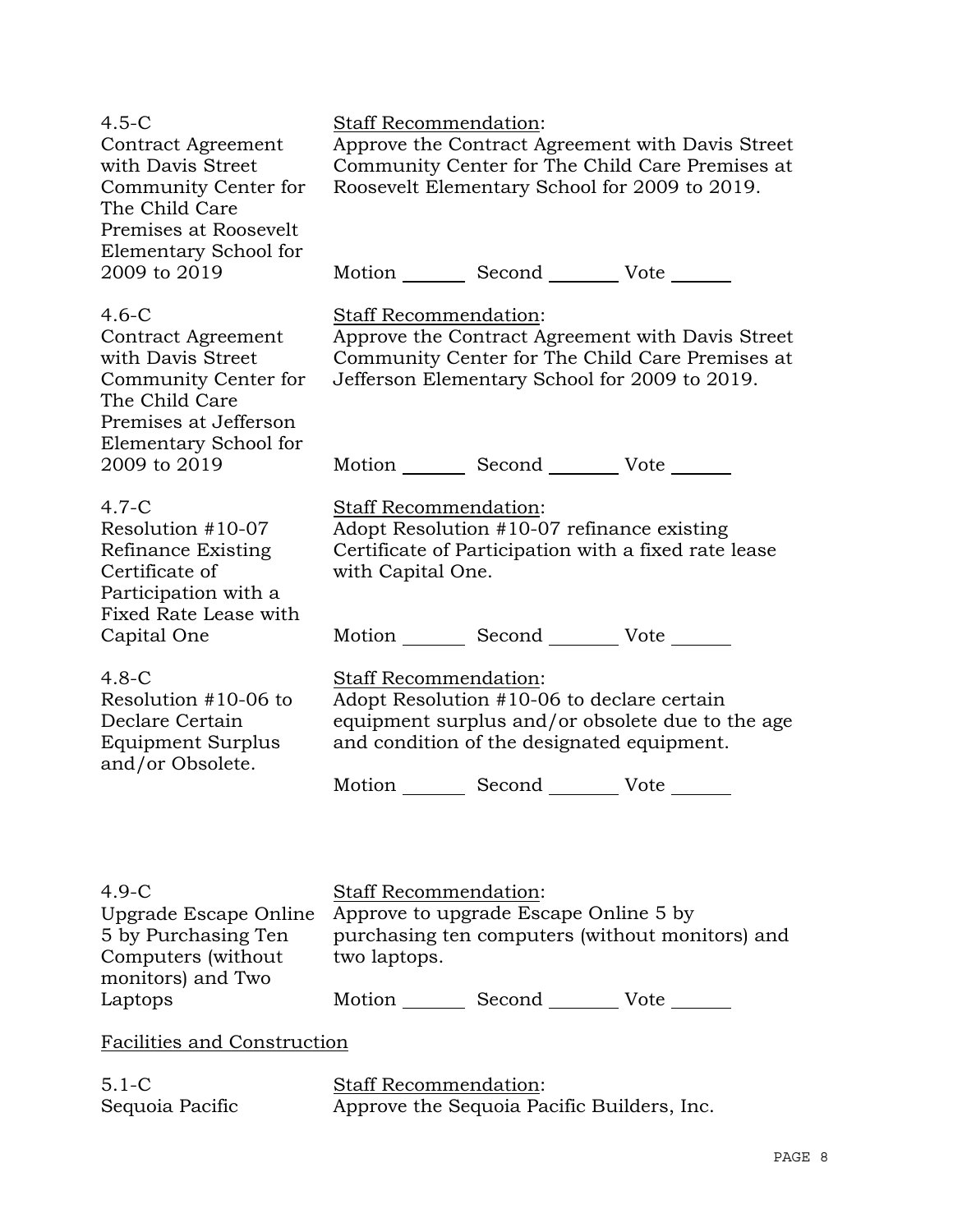| Builders, Inc. Contract<br>Change Order #3 for<br>the San Leandro High                                                                                                        | Contract Change Order #3 of $$12,079$ , a 1.8%,<br>increase, for the San Leandro High School Library<br>Expansion.                                                                                                                                                                                                  |                                                                                                                                                           |                                                                                                       |
|-------------------------------------------------------------------------------------------------------------------------------------------------------------------------------|---------------------------------------------------------------------------------------------------------------------------------------------------------------------------------------------------------------------------------------------------------------------------------------------------------------------|-----------------------------------------------------------------------------------------------------------------------------------------------------------|-------------------------------------------------------------------------------------------------------|
| School Library<br>Expansion                                                                                                                                                   |                                                                                                                                                                                                                                                                                                                     | Motion _________ Second __________ Vote _______                                                                                                           |                                                                                                       |
| $5.2-C$<br>Jeff Luchetti<br>Construction, Inc.<br>Contract Change Order<br>#3 for the 9 <sup>th</sup> Grade<br>Campus                                                         | Staff Recommendation:                                                                                                                                                                                                                                                                                               | Approve the Jeff Luchetti Construction, Inc.<br>contract Change Order #3 of $$126,144.74$ , a<br>$$21,519.945.99$ , for the 9 <sup>th</sup> Grade Campus. | 0.59% increase to the prior contract amount of                                                        |
| $5.3-C$<br>Amendment #1 to the<br>Vista Environmental<br><b>Consulting Master</b><br>Agreement to include<br>the San Leandro High<br>School (SLHS) Open                       | Staff Recommendation:<br>Approve Amendment $#1$ in the amount of \$24,190<br>to the Vista Environmental Consulting contract to<br>provide additional testing and oversight<br>observation for the hazardous material removal<br>for the SLHS Open Space project.<br>Motion _________ Second __________ Vote _______ |                                                                                                                                                           |                                                                                                       |
| Space Project<br>$5.4-C$<br>Amendment #2 to Jeff<br>E. Wong Architectural<br>Services Contract for<br>the John Muir Middle<br>School Renovation and<br><b>Upgrade Project</b> | Staff Recommendation:<br>project.                                                                                                                                                                                                                                                                                   | Approve Amendment #2 for \$5,700, a 0.8%<br>add mechanical/electrical engineering for the<br>Motion _________ Second __________ Vote _______              | increase, to Jeffery E. Wong Architects contract to<br>John Muir Middle School renovation and upgrade |
| $5.5-C$<br>Amendment #2                                                                                                                                                       | <b>Staff Recommendation:</b>                                                                                                                                                                                                                                                                                        | Approve Amendment #2 for \$24,006 to the                                                                                                                  |                                                                                                       |

Architectural Services Contract with AEDIS Architects for the Career Technical Education/Industrial Arts Renovation Projects

Approve Amendment #2 for \$24,006 to the architectural services contract with AEDIS Architects to add exterior improvements for the Career Technical Education/Industrial Arts Renovation projects.

Motion Second Vote

**8:40-9:10 p.m. CONFERENCE ITEMS**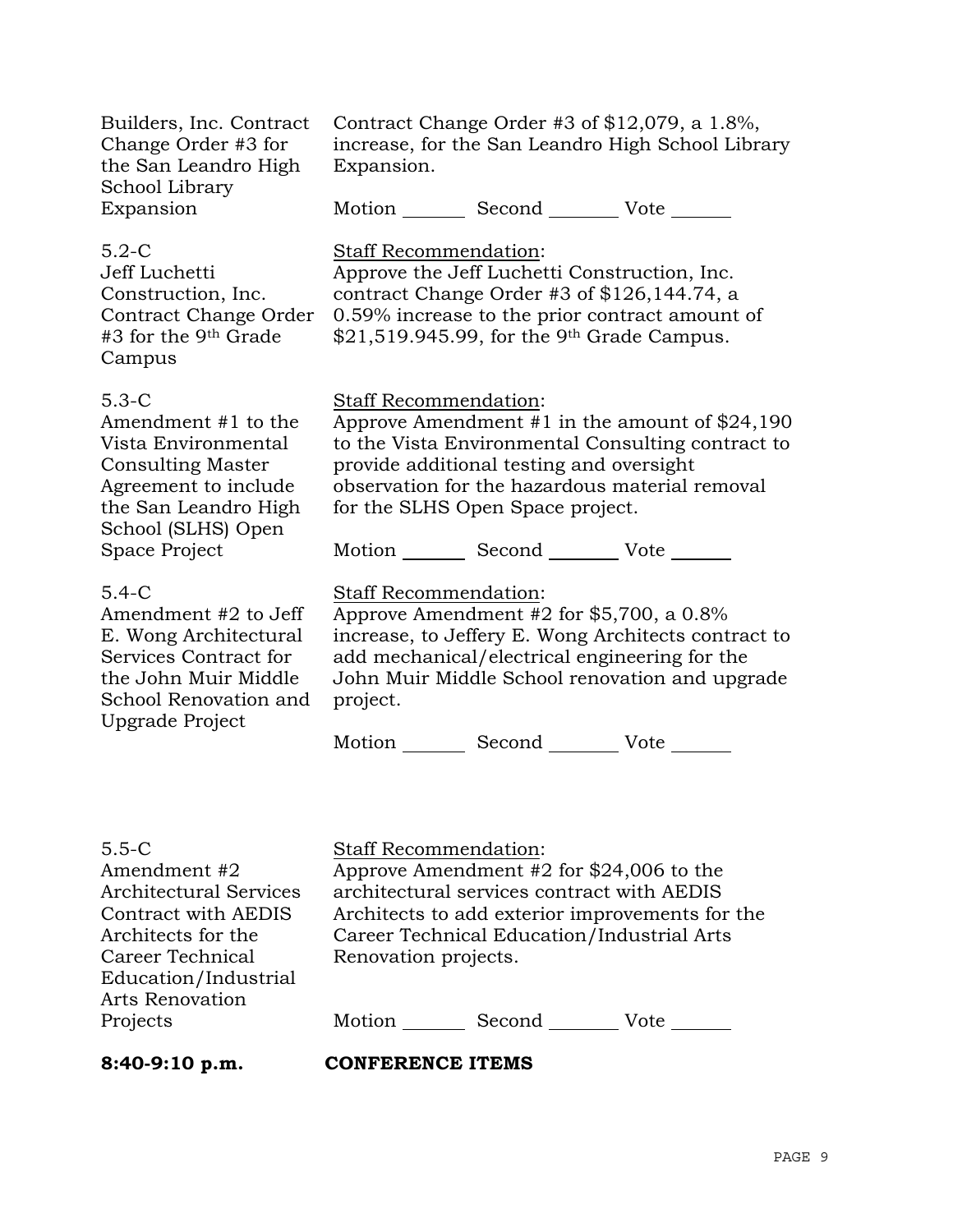These items are submitted for advance planning and to assist the Board in establishing future agenda items. The Board may, however, take action on the following:

Human Resources

| $2.1-CF$<br>Superintendent Search                                     | <b>Staff Recommendation:</b><br>The Board will discuss and consider directing<br>staff to arrange presentations by each of the three<br>selected search firms. |                                                 |                                                   |
|-----------------------------------------------------------------------|----------------------------------------------------------------------------------------------------------------------------------------------------------------|-------------------------------------------------|---------------------------------------------------|
|                                                                       |                                                                                                                                                                | Motion _________ Second __________ Vote _______ |                                                   |
| <b>Educational Services</b>                                           |                                                                                                                                                                |                                                 |                                                   |
| $3.1-CF$<br>Discuss and Consider<br>Restructuring Board<br>Committees | <b>Staff Recommendation:</b>                                                                                                                                   | the current Board committees.                   | The Board will discuss and consider restructuring |
|                                                                       |                                                                                                                                                                | Motion Second Vote                              |                                                   |

## **9:10-9:15 p.m. INFORMATION**

These items are intended to keep the Board informed on various District business matters which do not require action by the Board.

## Educational Services

| $3.1 - I$                    | <b>Staff Recommendation:</b>                    |
|------------------------------|-------------------------------------------------|
| Williams Uniform             | Receive for information and review the Williams |
| <b>Complaint Procedures</b>  | Uniform Complaint Procedures (include           |
| <i>(include Valenzuela</i> ) | Valenzuela Settlement Requirement) Quarterly    |
| Settlement                   | Report for the period of October through        |
| Requirement)                 | December 2009.                                  |
| <b>Business Operations</b>   |                                                 |
| $4.1-I$                      | <b>Staff Recommendation:</b>                    |
| Miscellaneous Receipts       | Miscellaneous receipts in the amount of         |
|                              | $$22,342,730.31$ have been deposited in the     |
|                              | Treasury of Alameda County.                     |
|                              |                                                 |